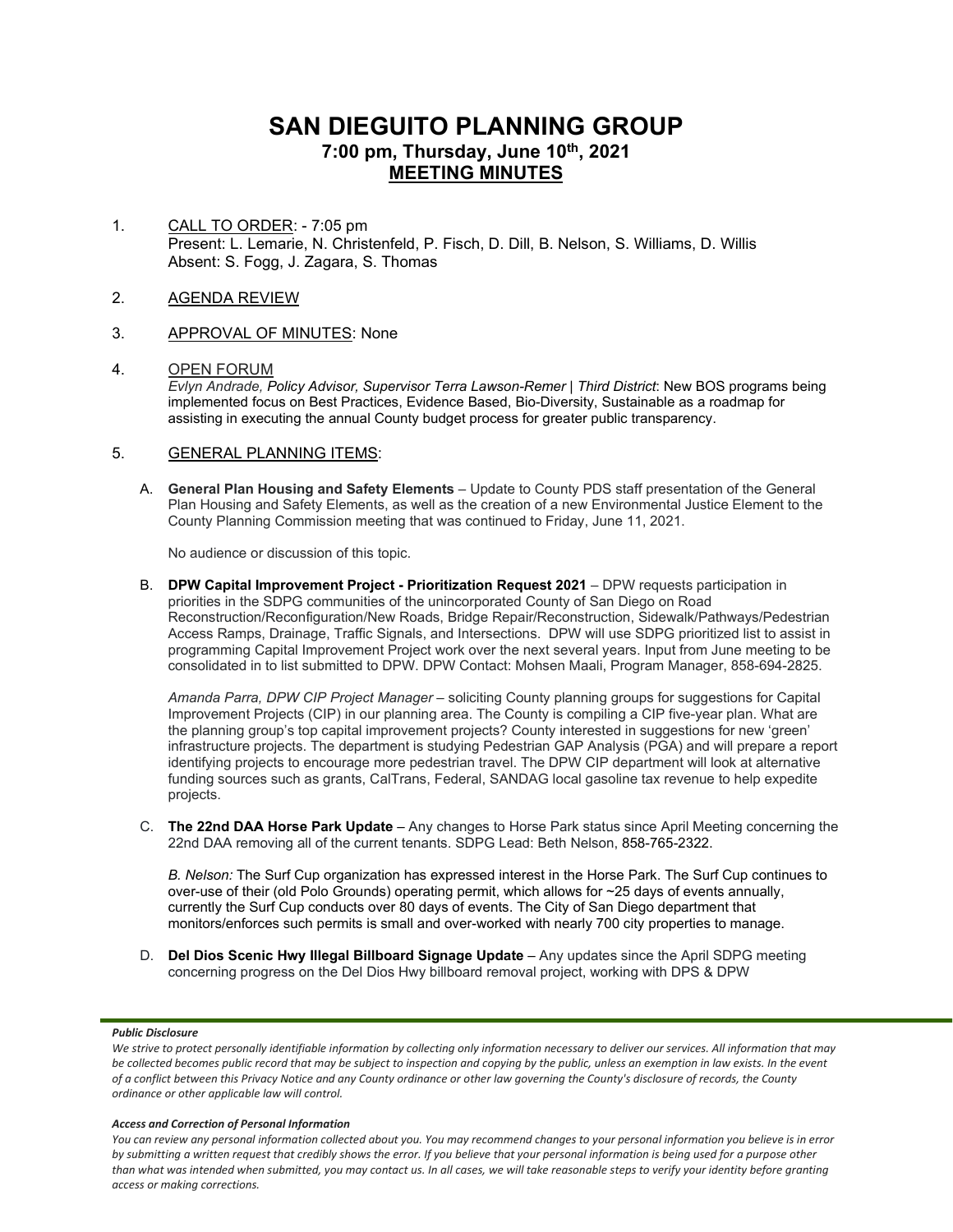representatives. SDPG Member: Laurel Lemarie, 858-756-2835.

*Michael Johnson, County Code Enforcement* - summarized recent Code Enforcement along the Del Dios corridor. Feather signs used by merchants at the Cielo Shopping Center were given notice to remove feather signs by June  $15<sup>th</sup>$ . Four billboards when researched and identified as being in the road right-of-way. CalTrans permitted two of them in the 1960's and two are permitted by the County. Though some of the signs added a second sign on the reverse side; determining whether that was permitted. Continue to review with County legal as to whether any of these existing signs can be removed. *S. Williams:* Suggests forwarding County Del Dios Scenic Hwy signage guidelines to permit holders. *Peggy Walker (audience):* Are signs promoting cannabis products permitted? *M. Johnson:* Can't control what signs say.

E. **Community Dark Sky Policy – Zone C Classification.** Discuss current dark sky policy infringements in the Community Planning Area and options for enforcement. Also discuss a 10-year process to add the San Dieguito Community Planning Area to the Zone C Dark Sky classification; to become recognized by the International Dark-Sky Association as an International Dark-Sky Community, and protect the Palomar and Mount Laguna observatories from the detrimental effect that light pollution has on astronomical research. Current dark sky policy conforms to the County of San Diego Zone A. Possible guest presenter: Bill Siino, Zone C Dark Sky Policy Expert; SDPG Member: Laurel Lemarie, 858-756-2835.

*L. Lemarie:* Laurel introduced RSF resident Bill Siino, who has been involved in preparing draft dark sky policy codes for other areas of the unincorporated County. Mr. Siino provided an overview to implementing a planning group area wide uniform dark sky policy with a goal to minimize light pollution.

# 6. MAJOR PROJECTS AND LAND USE ITEMS:

A. **PDS2015 TPM 21229 Application for Tentative Parcel Map.** 16.17 acres with four parcels + remainder 2.24-**acre parcel** located at 7722 Rancho Santa Fe View Court, Rancho Santa Fe. APN #265-380-24. Applicant: Doug Logan for H&J Devco, LLC 760-510-3152; PDS Planner: Rachael Lindebrekke, 858-495- 5427; SDPG Member: Nicholas Christenfeld, 760-503-4214.

*N. Christenfeld:* Request has been communicated to the applicant for photo simulations and cross-section diagram as per other new construction in the scenic hwy corridor that have been submitted for other similar development.

*Continue to July 2021 SDPG Meeting*

- B. **PDS2021-AD-21-008 Administrative Permit, Molnar Fence Modification**. Location of 6 foot tall security fence and gated access. Site location: 4722 Sun Valley Road, Del Mar, CA 92014; APN: 302-202-1100. Applicant: Dave and Lisa Molnar, 858-442-1599; Applicant's Representative: Derek Berg, 760-390-0007; PDS Planner: Tabina Tonekaboni, 858-495-5418; SDPG Member: Don Willis, 858-481-6922. *Continue to July 2021 SDPG Meeting*
- C. **PDS2021-AD-21-015 Richmond Residence Barn and Accessory Building Permit**. Proposed new 1,596 sf barn with 1,093 sf accessory dwelling unit. Project location: 5371 La Glorieta, Rancho Santa Fe, CA 92067, Closest cross street: Linea del Cielo; APN: 268-111-13-00. Applicant Representative: Maxwell Wuthrich (B+W Architect) 858-756-1788; PDS Planner: Hunter McDonald, 858-495-5330; SDPG Member: Laurel Lemarie, 858-756-2835. *Continue to July 2021 SDPG Meeting*
- D. **PDS2021-LDGRMJ-30331 Major Grading Permit.** Major grading plan for the import site with excavation of 19,900 cubic yards, fill of 155,600 cubic yards, and import of 135,700 cubic yards to allow for future construction of an equestrian facility. Location: Country Club Drive, Escondido, CA 92029; APN: 235-011- 01, 235-011-02. Applicant: H Grove NK Investors, LLC, Santa Monica, CA; PDS Planner (unknown as of

#### *Public Disclosure*

#### *Access and Correction of Personal Information*

*You can review any personal information collected about you. You may recommend changes to your personal information you believe is in error by submitting a written request that credibly shows the error. If you believe that your personal information is being used for a purpose other than what was intended when submitted, you may contact us. In all cases, we will take reasonable steps to verify your identity before granting access or making corrections.*

We strive to protect personally identifiable information by collecting only information necessary to deliver our services. All information that may *be collected becomes public record that may be subject to inspection and copying by the public, unless an exemption in law exists. In the event of a conflict between this Privacy Notice and any County ordinance or other law governing the County's disclosure of records, the County ordinance or other applicable law will control.*